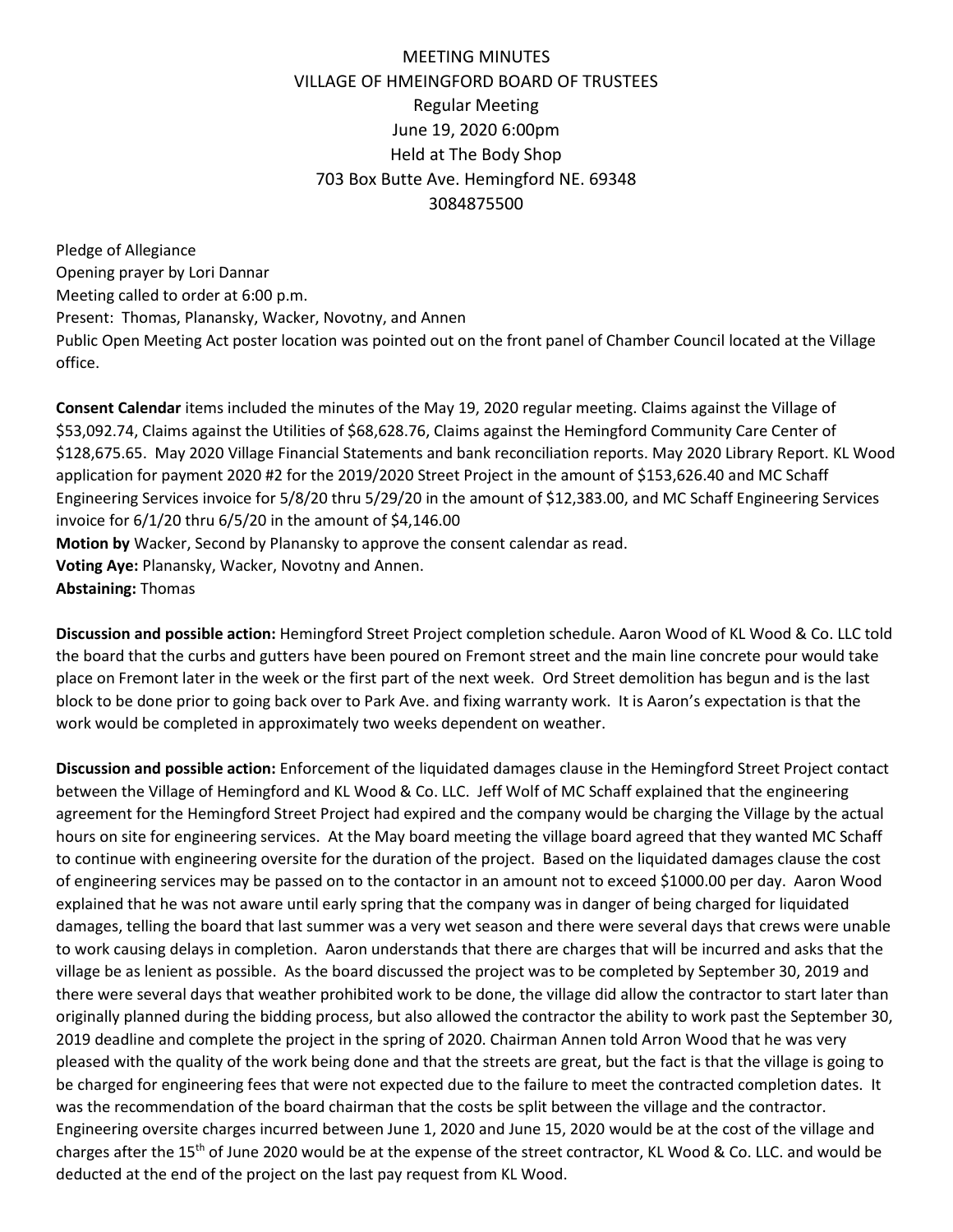After a short discussion by the board regarding this compromise Trustee Planansky made the motion to share the engineering oversite charges with KL Wood & Co. LLC. with the village responsible for charges incurred from June 1, 2020 through June15, 2020 and KL Wood & Co. LLC. responsible for charges incurred after June 15, 2020, further the cost of charges from June 16, 2020 will be deducted from the last pay request by the contractor at the end of the project. The motion was seconded by Novotny.

**Voting Aye:** Thomas, Planansky, Wacker, Novotny, and Annen

Discussion regarding a change order for the addition of one block to the project will be held at a later special meeting to be scheduled. The block that would be added to the project if approved would be Crook street between Box Butte Ave. and Shoshone Ave.

**Discussion and possible action:** Due to the Covid-19 health crisis the League of Nebraska Municipalities has suggested that it would be a good idea for communities to have an agreement with baseball associations using village facilities, lining out the expectations and responsibilities in meeting the DHM guidelines for youth sports as well as general management and upkeep of the facilities. Village Attorney M. Dockery prepared an agreement specific to Hemingford and the use of the Baseball fields by the Hemingford Baseball Association. The agreement is really no different than the verbal agreement that all parties have operated under for the past several years but does state that the Baseball Association agrees and shall be responsible and liable for following all federal, state, or local COVID-19 restrictions, guidelines, directed health measures, and other rules related to the health and safety of players, coaches, fans and volunteers.

**Motion by** Wacker, Second by Thomas to approve the prepared Baseball field agreement between the Village of Hemingford and the Hemingford Baseball Association. **Voting Aye:** Thomas, Planansky, Wacker, Novotny and Annen.

**Administrators Report:** Budget season is here and will be starting the first of July, with budget workshop(s) to be scheduled in August. The deadline for incumbent filing for election is July 15, 2020. There has been a request by Ryan and Katie Dannar for a special use permit, the planning commission will look at the request and make and recommendation to the board, a special meeting and public hearing time will be set for this as well as the change to the Hemingford street project. Barb will be taking time off on Friday June 19, 2020 returning to work on Monday June 22,2020.

**Utilities Department Report:** Big thanks to all the summer help this year we have a great crew, "I think it might be the best we have had since I started" the cemetery, parks, and islands looked great for the Memorial Day Holiday. The Valves at well 4 have been replaced, electric service for the new clinic and for Dannar's on Shoshone Ave have been installed and completed, Upcoming projects include fixing the fire hydrant in front of the hardware store, that could lead to a potential water outage for all of downtown for a short amount of time. there will be an electric pole replaced near Haig Street behind Robert Gonzales residence that will require an electrical outage for that neighborhood. All residents will be contacted prior to the outage. Chairman Annen added that he had heard several great comments on how great the village looks and would like to thank the utility crew for all that they do, "your are very appreciated"

**Discussion and possible action:** The paint machine that does the strips for parking on the streets is inoperable. We are in need of a new machine, the old one is a 1990 model that is not made any longer and can't get parts for repair. We have one company that carries the machines and would be a cost of \$5850.00. the other option that we do have is a "walk behind" push device that uses aerosol paint, this method is costly and not very efficient. Aerosol paint is expensive and would take up to three time the amount of time to get all the lines painted. A new machine also has attachments that would make it useful for many other projects like painting curbs rather and hand painting with a brush, and painting at the pools. Due to the street project, and other potential needed repairs funds are tight in the street budget, because